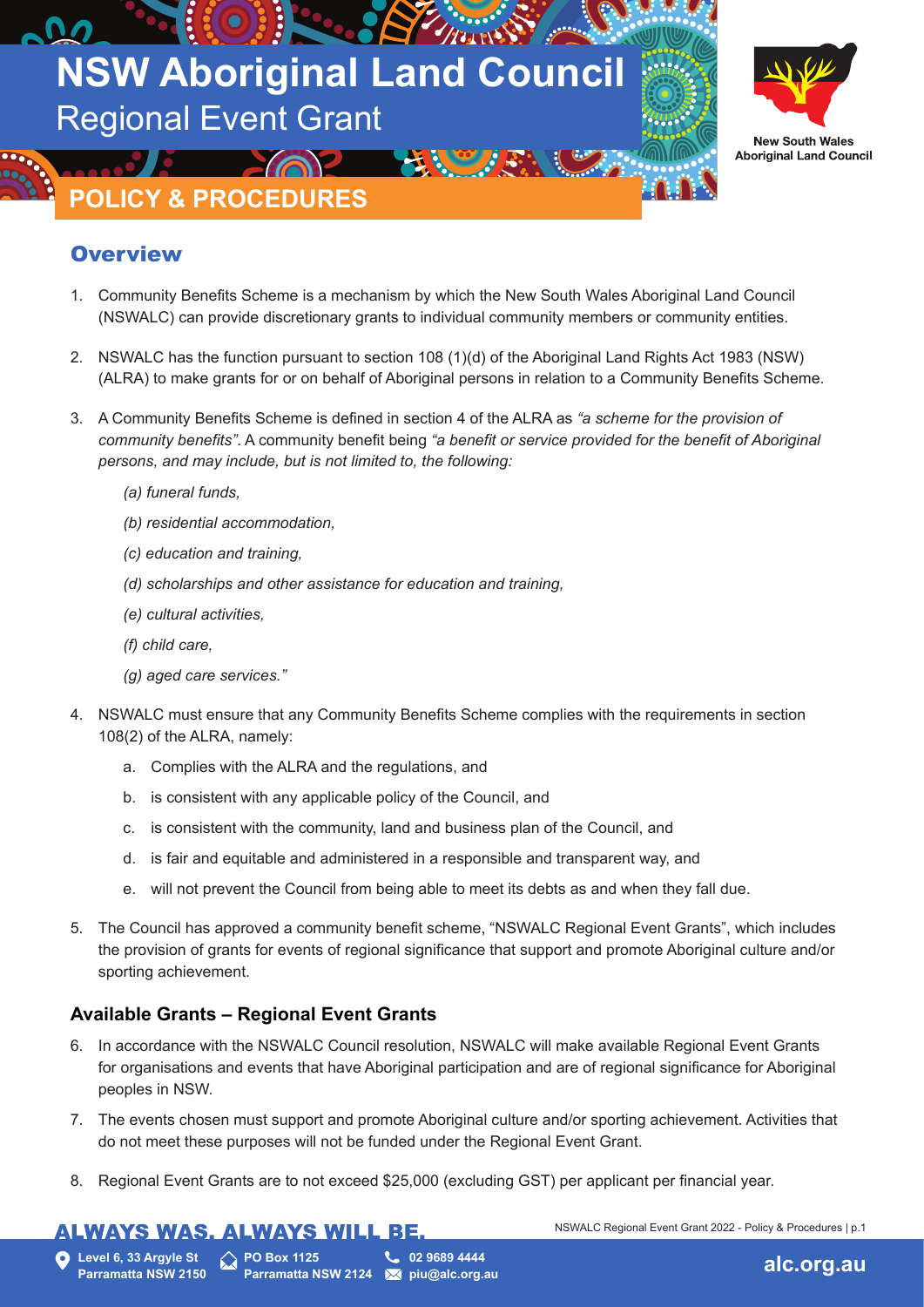## **Assessment of Grant Applications**

- 9. In order for NSWALC to assess a Regional Event Grant application, the following must be submitted:
	- a. A Regional Event Grant Application Form (all sections must be completed);
	- b. Supporting documents that document and verify the activities/events that grant funding is being applied for.
- 10. In assessing the grant sought, NSWALC will consider the following:
	- a. Whether the application is in accordance with the Regional Event Grants approved pursuant to section 108 of the ALRA;
	- b. Whether the application meets one of the purposes of the Regional Event Grant;
	- c. Whether the application is consistent with NSWALC's Strategic Plan priorities;
	- d. Whether the applicant has received a grant from NSWALC previously;
	- e. Whether funding is adequately available from other sources in order to avoid duplication of grants;
	- f. Service gaps and areas or sectors of need within communities, along with the manner in which any grant would enhance the capacity of a community to meet their needs;
	- g. Whether the monies sought is justified in terms of what it is proposed to be used for;
	- h. Whether the applicant has the support of a LALC;
	- i. Whether the potential recipient, if an organisation, is an Aboriginal community controlled organisation; and
	- j. Whether the provisions of these Policies and Procedures are met.
- 11. Councillors must consider and declare if they have a pecuniary interest (conflict of interest). A pecuniary interest is an interest that a person has in a matter because of a reasonable likelihood or expectation of appreciable financial gain or loss to the person or another person with whom the person is associated as provided in s183 of the ALRA (See s182 and 183 of the ALRA). If a Councillor declares a pecuniary interest, Council will determine the application independently and without consultation with the relevant Councillor.

## **ALWAYS WAS. ALWAYS WILL BE.**

**PO Box 1125**

**Parramatta NSW 2124 02 9689 4444**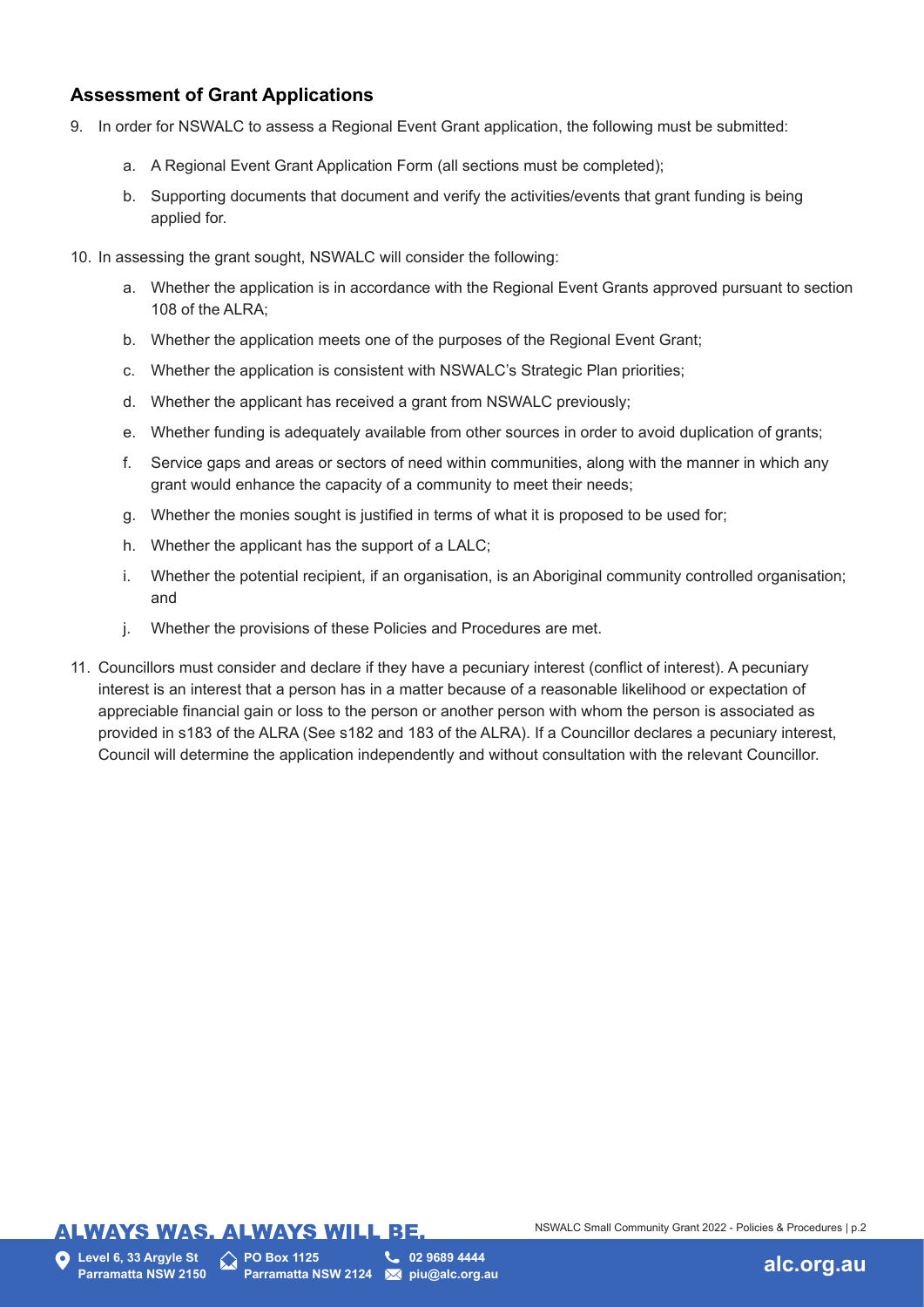## Procedures

#### **Disbursement regime**

There will be one funding round each year, with an application period open for two months generally between March and April. Applications received will be considered by Council, shortly thereafter, and ideally at the May meeting to coincide with the budget approval for the financial year ahead.

### **Communication with applicants**

All NSWALC staff members and Councillors must remain impartial in all matters relating to Regional Event Grants, particularly during the application, assessment and decision-making processes. In order to ensure fairness and equity to all applicants, and the transparency and integrity of the grants program, all NSWALC staff and Councillors must not give preferential treatment to one applicant over another.

The Regional Event Grant program is a competitive, merit-based grants program and applicants are competing against each other for a limited pool of funds. It is important that all applicants have access to the same information and opportunities to minimise any potential for perceptions of bias, or perceptions that certain events will be funded. It is important to note that:

- Communications between applicants and NSWALC staff in relation to applications be limited to providing consistent information and guidance only in line with the ALRA, the Regional Event Grant Policy, Procedures and any other approved materials.
- NSWALC staff or Councillors must not assist any applicants with completing their applications. This includes reviewing or providing advice on draft applications.
- Letters of support from NSWALC staff or Councillors for an applicant's application must not be provided.
- No NSWALC staff member or Councillor should take a stance on a particular application before it goes through the assessment process, nor create any expectation that the event will be funded before Council makes its final decision.
- All NSWALC staff and Councillors must declare any conflicts of interest with respect to Regional Event Grant applications.

## **Eligibility of applicants**

The Regional Event Grant program is open to organisations and events that have Aboriginal participation and are of regional significance for Aboriginal peoples in NSW.

## **Pre-application stage**

- Application materials to be prepared including application form, timeframes and key contact details. Applicants should be provided with a minimum of two months to apply.
- Communication materials to be prepared for external stakeholders including Network Message, Media Release, updated NSWALC website text and other related media to promote the grants program to eligible applicants.

### **Application stageResource Management & Governance**

- Opening round to be announced via the NSWALC website, social media and materials to be circulated to the Network and broader Aboriginal community.
- Applicants are required to complete the Regional Event Grant application form (Form A) and submit with relevant supporting documents to the NSW Aboriginal Land Council grants email account: grants@alc.org.au by the due date.
- Applications that are incomplete or not submitted on the correct form will not be considered.

## **ALWAYS WAS. ALWAYS WILL BE.**

**Level 6, 33 Argyle St Parramatta NSW 2150** **PO Box 1125 Parramatta NSW 2124 X piu@alc.org.au** 

**02 9689 4444**



NSWALC Small Community Grant 2022 - Policies & Procedures | p.3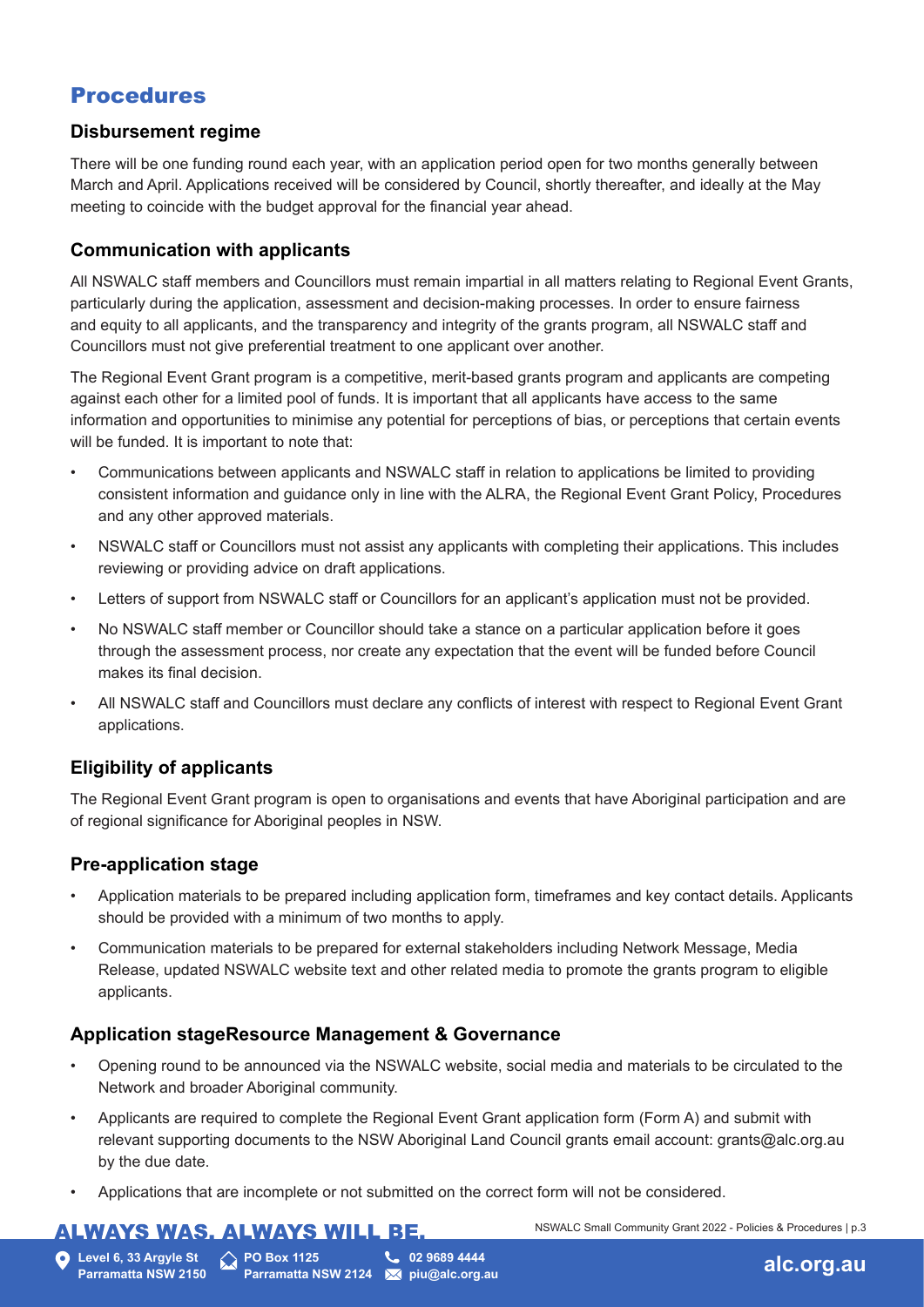## **Assessment stage**

- All eligible applications should be assessed using a competitive, merit-based process based on the criteria set out in the Regional Event Grant Policy.
- Council decisions on the granting of funds from the Regional Event Grant program are to take place as soon as practicable after the application period has closed.
- Council deliberations should be supported by an assessment and recommendation of applications made by the Program Implementation Unit (PIU) based on the following:
	- The eligibility criteria established by the Regional Event Grant Policy; and
	- The assessment considerations established by the Regional Event Grant Policy.

### **Considerations for assessment stage**

#### **Eligibility**

In accordance with the Regional Event Grant Policy, applications should not be assessed or funded if they do not meet the following two eligibility requirements:

- a. Eligible applicants are organisations and events that have Aboriginal participation and are of regional significance for Aboriginal peoples in NSW; and
- b. Eligible events must support and promote Aboriginal culture and/or sporting achievement.

#### **Assessment considerations**

The Regional Event Grant Policy outlines ten assessment considerations as follows:

- 1. Compliance with **section 108 of the ALRA**;
- 2. Whether the application **meets one of the purposes of the Regional Event Grant;**
- 3. Whether the application is **consistent with NSWALC's Strategic Plan priorities**;
- 4. Whether the applicant has **received a grant from NSWALC previously;**
- 5. Whether **funding is adequately available from other sources** in order to avoid duplication of grants;
- 6. Service gaps and areas or sectors of need within communities, along with the manner in which any grant would **enhance the capacity of a community to meet their needs;**
- 7. Whether the **monies sought is justified** in terms of what it is proposed to be used for;
- 8. Whether the applicant has the **support of a LALC;**
- 9. Whether the potential recipient, if an organisation, is an **Aboriginal community-controlled organisation;** and
- 10. Whether **the provisions of these Policies and Procedures are met.**

#### **Other relevant information**

- a. Whether **supporting documentation** has been provided;
- b. Whether any **confidential or sensitive information** has been identified;
- c. Whether any **potential conflicts of interest** have been declared or identified;
- d. **Late and/or incomplete applications:** Consideration should be given as to whether late and/or incomplete applications will be accepted.
- e. **Issues for further consideration:** Some applications may require further consideration in terms of

## **ALWAYS WAS. ALWAYS WILL BE.**

NSWALC Small Community Grant 2022 - Policies & Procedures | p.4

**Level 6, 33 Argyle St Parramatta NSW 2150** **PO Box 1125**

**Parramatta NSW 2124 X piu@alc.org.au 02 9689 4444**

**piu@alc.org.au alc.org.au**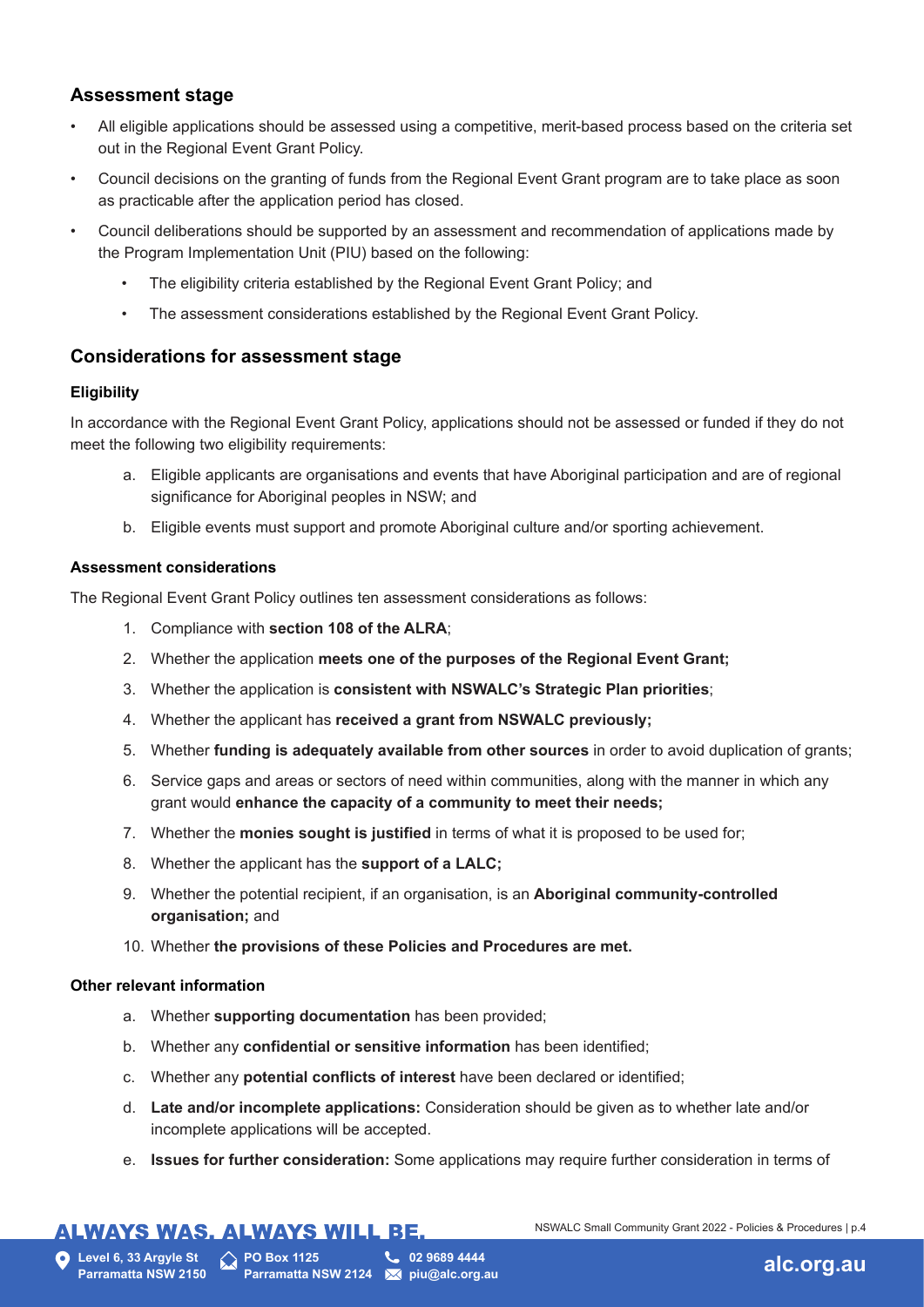their eligibility, interpretation and application of the Regional Event Grant Policy. These issues should be noted for Council to consider.

f. **Information requests:** If PIU has sought clarification from applicants in respect to elements of the application these issues should be documented for Council consideration.

### **Decision making**

The recommendations provided by PIU are to be provided to the Council to make the final decision regarding which events will be funded.

PIU should prepare a submission to Council including:

- Relevant legislation and policies including the ALRA and Regional Event Grant Policy
- The application and assessment processes followed, including any departures from the documented procedures, any limitations on the assessment processes undertaken, any qualifications in relation to the assessment of applications, any limitations or gaps in the information that was available, any matters that have not been examined or on which the administration was unable to form a view, and any risks these may give rise to
- Summary of all applications received
- Recommendations for each eligible application assessed
- Total funds requested and total funds available
- Events recommended for funding, how they meet the objectives of the Policy, the merits of each event, recommended amounts of funding for each event, and any recommended conditions of funding
- Projects not recommended for funding and why.

The Council should make their decisions based on the parameters set out in the Regional Event Grant Policy. Any new information that the Council may be considering, and the manner in which it was taken into account, should be documented. The decisions of Council are to be recorded and any variance to the recommendations provided must be documented with reasons.

### **Advising applicants of NSWALC's decision**

As soon as practicable after the Council decision, PIU should prepare written correspondence to be signed by the NSWALC CEO or authorised delegate to:

- a. All **successful applicants** outlining next steps and any funding pre-conditions that need to be met (both general and specific). It is generally recommended that applicants are provided with 20 business days to return any additional information to NSWALC.
- b. All **ineligible or unsuccessful applicants** outlining reasons. A summary of constructive feedback based on the documented comments of the Council should be provided where appropriate. Where possible and appropriate, advice may be provided to applicants on potential alternative sources of funding.

## **Payment of Grants**

The following documents will be submitted for payment to the NSWALC Finance Unit:

- 1. A completed payment voucher to be signed by a NSWALC Manager or Executive with delegation to approve;
- 2. Invoice from the event organisers;
- 3. NSWALC purchase order;
- 4. Relevant Council decision/approval; and
- 5. Signed acceptance of the terms and conditions of the grant funding (both general and specific).

## **ALWAYS WAS. ALWAYS WILL BE.**

**Level 6, 33 Argyle St Parramatta NSW 2150** **PO Box 1125**

**02 9689 4444**

**Parramatta NSW 2124 X piu@alc.org.au** 

NSWALC Small Community Grant 2022 - Policies & Procedures | p.5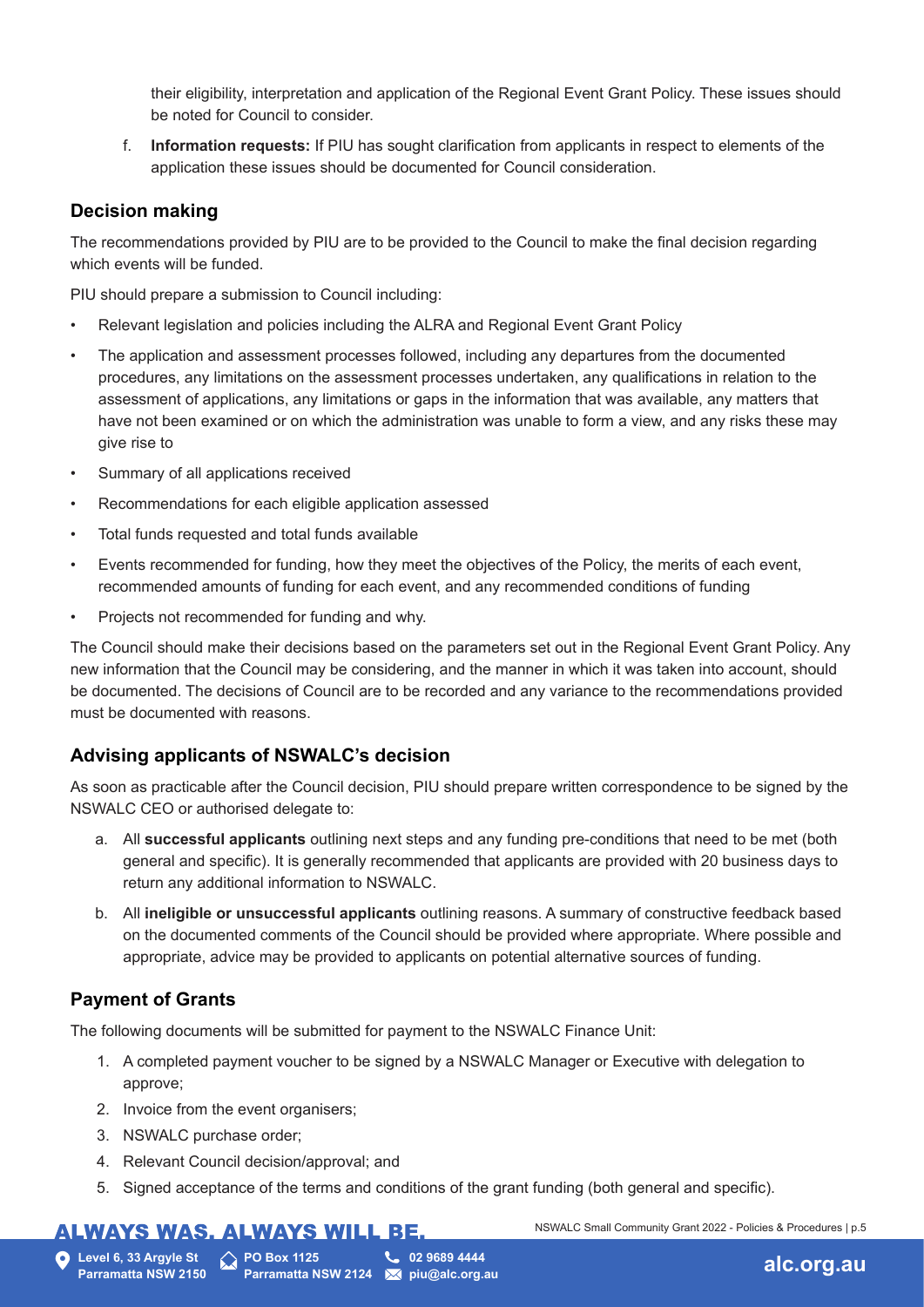## **Acquittal of Grants**

To ensure proper acquittal of funds, grant recipients are required to submit an Acquittal Report indicating how the money spent can be linked back to the activities for which funding was originally requested. Applicants should use the relevant NSWALC template (Form B) to complete this step and provide the formal acquittal by the end of the financial year in which funding has been disbursed.

All unspent funds must be returned to the NSWALC. This should be a requirement of the terms and conditions.

### **Authorities and Accountabilities**

The Council of NSWALC is to make decisions on the granting of funds for the NSWALC Regional Event Grant program.

The NSWALC CEO, in accordance with s139(1) of the ALRA will ensure that the Regional Event Grant will be administered, without undue delay. The exercise of this is subject to all funding requests being first approved by Council.

The Manager, Program Implementation is authorised to approve payment vouchers following a decision by Council and subject to the event organisers agreeing to NSWALC's Regional Event Grant terms and conditions of funding.

The Media and Communications Unit is responsible for media and communications of the program and events supported by NSWALC.

The Finance Unit is responsible for processing grant payments and forwarding a copy of the remittance advice to the event organisers.

### **Terms and Conditions**

- The recipient must expend the Regional Event Grant only for the activity or event specified in the letter of offer/agreement issued by NSWALC.
- The recipient must comply with, and monies granted must be expended, in accordance with these terms and conditions, and the provisions of the Regional Event Grant Policy and Procedure.
- The recipient has the appropriate insurance coverage in place, and a Certificate of Currency can be provided to NSWALC upon request.
- All decisions pertaining to NSWALC Regional Event Grants are at the total discretion of the NSWALC and there is no right to appeal any decisions made by NSWALC.
- The recipient must expend the Regional Event Grant by the end of the financial year in which funding has been disbursed.
- The Regional Event Grant is not recurrent.
- The Regional Event Grant is made on the assumption of honest and full disclosure of information. Evidence that the information relied upon by NSWALC is incorrect and/or misleading will make the Regional Event Grant null and void and the recipient agrees to refund any monies paid under the Regional Event Grant to NSWALC as determined by NSWALC in its absolute discretion.
- Recipients will be required to refund grant monies not applied, or applied contrary to the approved activity or event and/or contrary to the terms and conditions and the Regional Event Grant Policy and Procedure.
- Prior to receiving payment of the Regional Event Grant monies, the recipient must comply with the provisions of the Regional Event Grant Policy and Procedure.

## **ALWAYS WAS. ALWAYS WILL BE.**

NSWALC Small Community Grant 2022 - Policies & Procedures | p.6

**Level 6, 33 Argyle St Parramatta NSW 2150** **PO Box 1125** 

**Parramatta NSW 2124 X piu@alc.org.au 02 9689 4444**